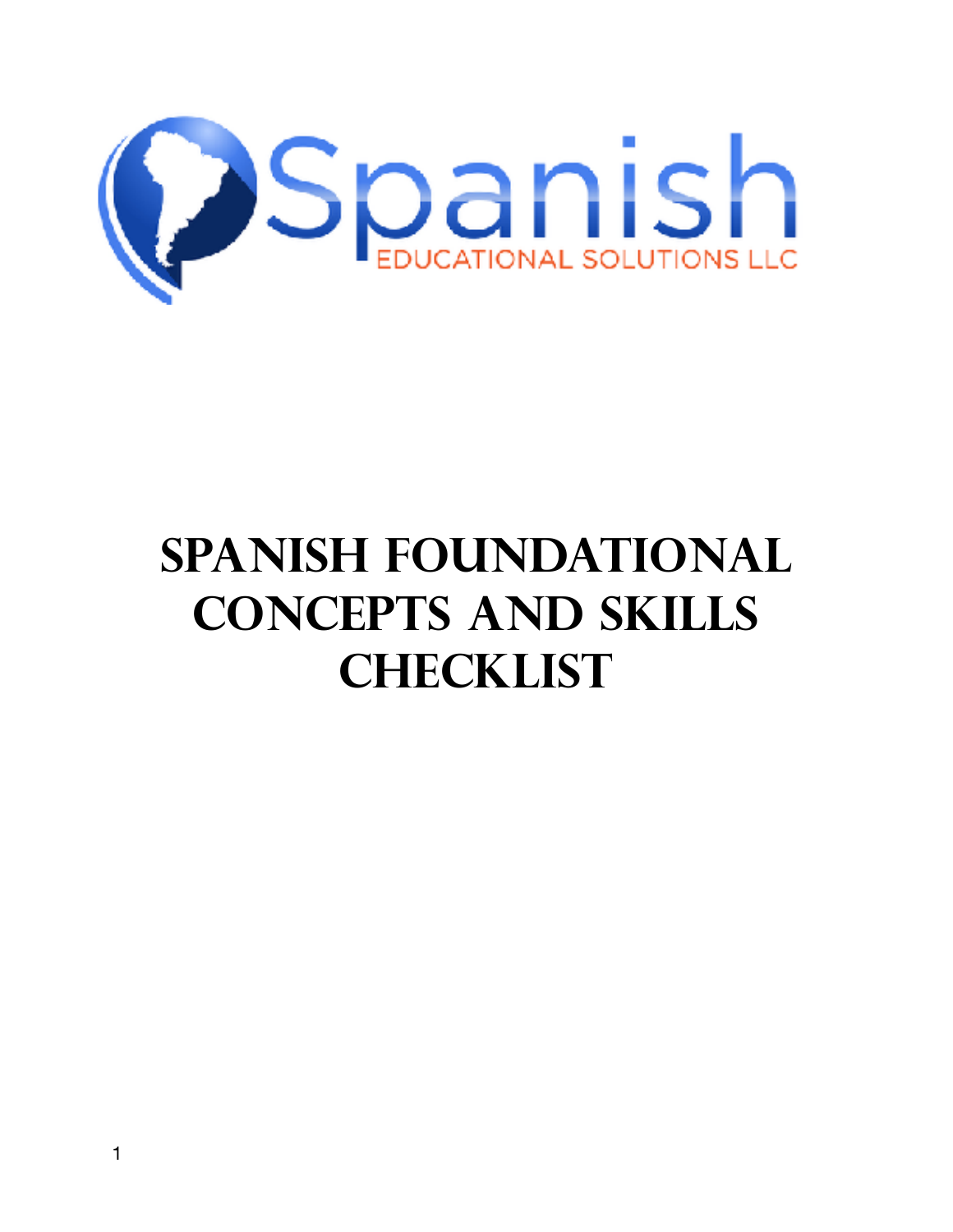## **Recommended Grades 7th-12th grades**



| <b>SPANISH CONCEPTS AND SKILLS</b>                         | <b>SKILL MASTERED</b> | <b>SKILL NOT MASTER</b><br><b>YET</b> |
|------------------------------------------------------------|-----------------------|---------------------------------------|
| <b>Greetings and Farewells</b>                             |                       |                                       |
| Calendar: Days of the week, months, weather<br>expressions |                       |                                       |
| <b>Numbers 1-1,000,000</b>                                 |                       |                                       |
| <b>Nouns Rules</b>                                         |                       |                                       |
| Definite and Indefinite articles                           |                       |                                       |
| <b>Adjectives Rules</b>                                    |                       |                                       |
| <b>Possessive Adjectives</b>                               |                       |                                       |
| <b>Nationalities as adjectives</b>                         |                       |                                       |
| <b>Subject Pronouns</b>                                    |                       |                                       |
| Infinitive concept                                         |                       |                                       |
| <b>Gustar verb- to like</b>                                |                       |                                       |
| <b>Agreement words positive and negative</b>               |                       |                                       |
| Present tense Verbs- AR, ER, IR                            |                       |                                       |
| Present tense verb to be- SER and uses                     |                       |                                       |
| Present tense verb to go - IR                              |                       |                                       |
| Present tense verb to have- TENER and uses                 |                       |                                       |
| Present tense irregular "Yo"                               |                       |                                       |
| Present tense to be= ESTAR and uses                        |                       |                                       |
| Ser vs. Estar                                              |                       |                                       |
| Present tense Stem changing verbs -E-IE                    |                       |                                       |
| <b>Present tense Stem changing verbs -E-I</b>              |                       |                                       |
| Present tense Stem changing verbs - E-UE                   |                       |                                       |
| Present tense Stem changing verbs - O-UE                   |                       |                                       |
| Verb Saber- to know                                        |                       |                                       |